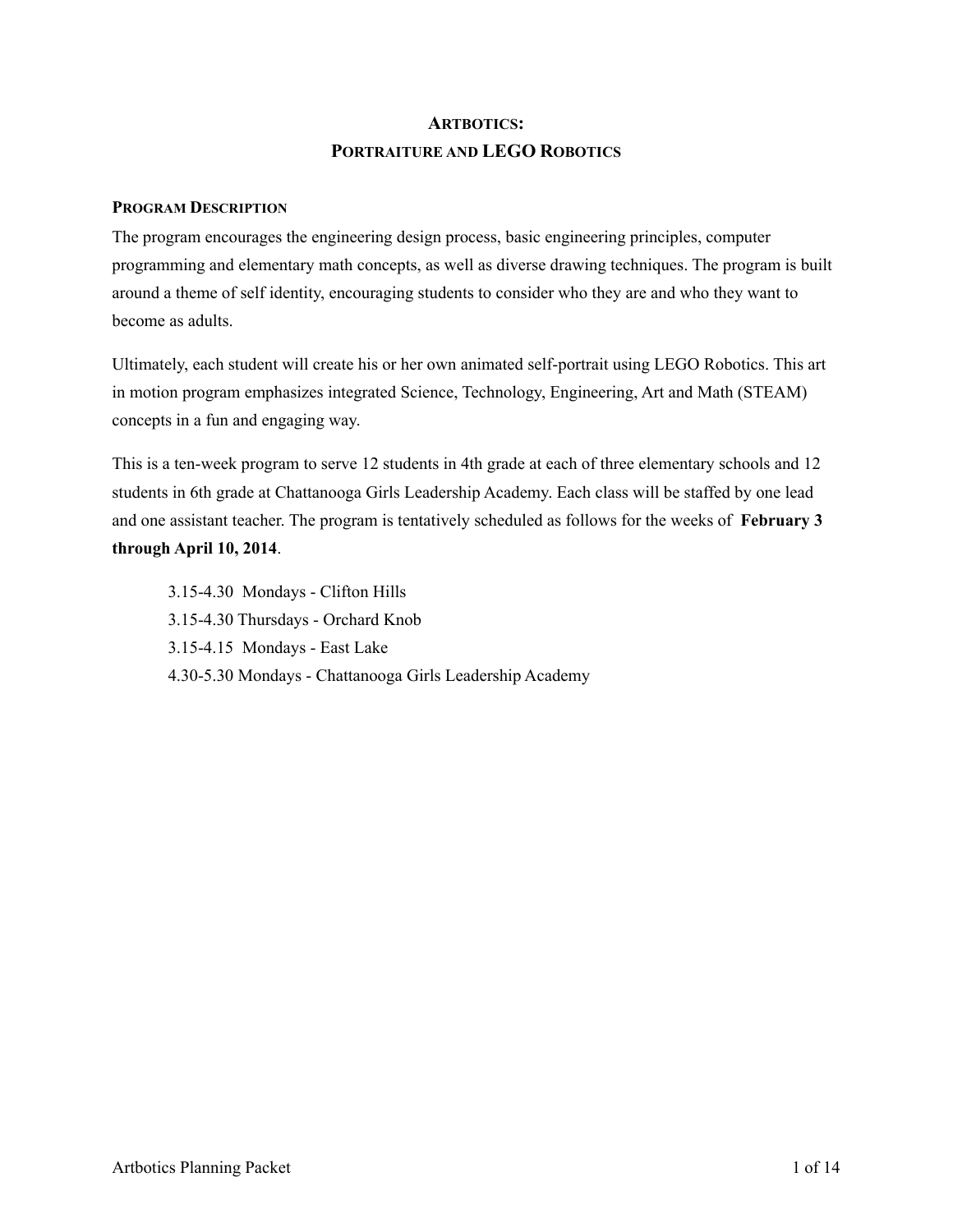#### **STAFF EXPECTATIONS**

| Saturday, January 25        | 2-hour training session             | mandatory for all staff    |
|-----------------------------|-------------------------------------|----------------------------|
| February 3 - April 10, 2014 | 1-hour per week lesson planning     | recommended for lead staff |
| February 3 - April 10, 2014 | 1-hour per week instruction         | mandatory for all staff    |
| February 3 - April 10, 2014 | 2-3 classroom observations (Carrie) | mandatory for all staff    |
| Saturday, March 1           | 1-hour mid-program meeting          | mandatory for lead staff   |
| Saturday, April 19          | 1-hour final staff meeting          | mandatory for lead staff   |
| early or mid-May            | Student art fair                    | mandatory for all staff    |

The key focus of the program is on the ten-week instructional period from the weeks of February 3 - April 10, 2014. Each staff member works one one-hour instructional period per week during the ten weeks, not including transportation, set-up and pack-up time. Lead instructors are required to develop lesson plans for each session based on the curriculum outline.

## **Celebration Events**

All staff members, lead and assistant, are required to attend an early or mid-May art fair during which time the students will show their projects to their parents and peers. The fair will feature students and projects from both the Story Creators and Artbotics after school programs.

#### **Substitute Procedures**

A substitute list of all staff members, their telephone numbers, email address, and general availability will be distributed to all staff members. You must secure your own substitutes, notify the coordinator of the change (Carrie-Meadows  $\omega$ utc.edu and 423-618-6616), and make your own payment arrangements.

#### **Payment Procedures**

Employee stipends will be disbursed as a single lump sum at the end of the program in mid-May. You must complete a W-9 during training for your check to process.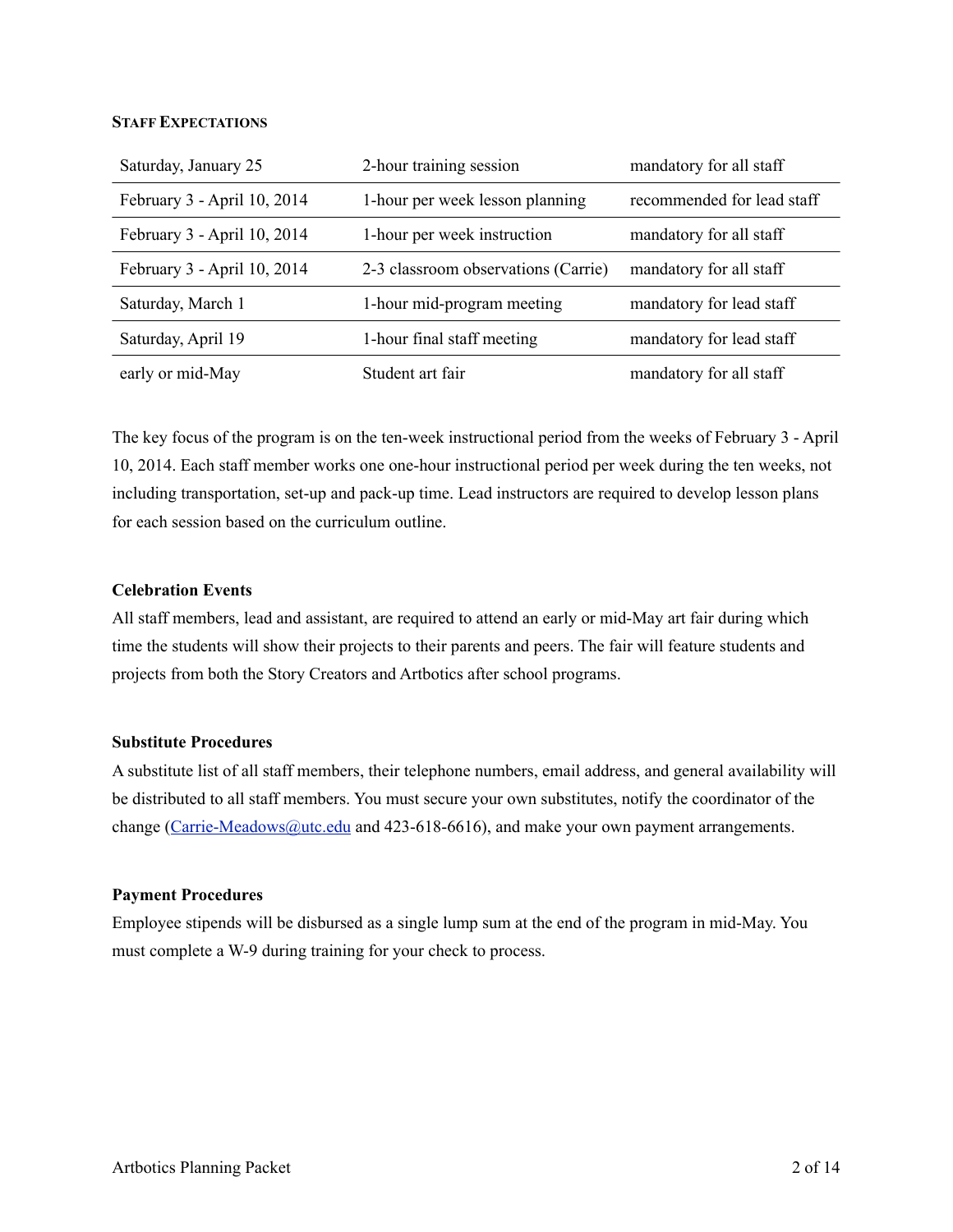## **STUDENT CHALLENGES**

- 1. Build a robotic self-portrait (face only) with moveable parts. For example, you might have eyes that "bug out" or spin around. At the same time, your tongue could be wagging or your ears twitching. Choose one of three portrait styles (or a combination) based on our three art experiences: Chuck Close-style grid portrait, oil pastel portrait, or cartoon caricature.
- 2. Present your final animated self-portrait project during an Art Fair in May.

## **PROGRAM OVERVIEW**

| Sessions<br>$1 - 4$ | <b>Introduction to Identity Theme, LEGO Robotics</b><br>and Art Experiences                                                                                                         |                                                  |  |  |  |
|---------------------|-------------------------------------------------------------------------------------------------------------------------------------------------------------------------------------|--------------------------------------------------|--|--|--|
|                     | Follow teacher prompts to complete daily journal<br>sketches and practice three portrait styles: Chuck<br>Close-style grid portrait, oil pastel portrait, or<br>cartoon caricature. |                                                  |  |  |  |
| Sessions<br>$5 - 6$ | <b>LEGO Robot Experiences and Animation Plan</b><br>Learn three key lessons designed to help you move                                                                               | Teacher sign-off by Session 6<br>(idea workable) |  |  |  |
|                     | your LEGO robot. Use this knowledge to create an<br>animation plan for your portrait.                                                                                               |                                                  |  |  |  |
| Sessions<br>$7 - 8$ | <b>Prepare Your Portrait for Animation</b>                                                                                                                                          | Teacher sign-off by Session 7<br>(cord lengths)  |  |  |  |
|                     | Complete an earlier portrait in one of the three<br>portrait styles: Chuck Close-style grid portrait, oil<br>pastel portrait, or cartoon caricature.                                | Cut foamboard                                    |  |  |  |
|                     | Mark holes, motors, and brain placement on<br>foamboard. Check cord lengths and other details to<br>make sure your plan is workable.                                                |                                                  |  |  |  |
|                     | Mount portrait to foamboard.<br>Attach motors and microcontrollers with tape.                                                                                                       |                                                  |  |  |  |

#### Sessions **Program Your Animation**

9-10 Program your animations and complete the project.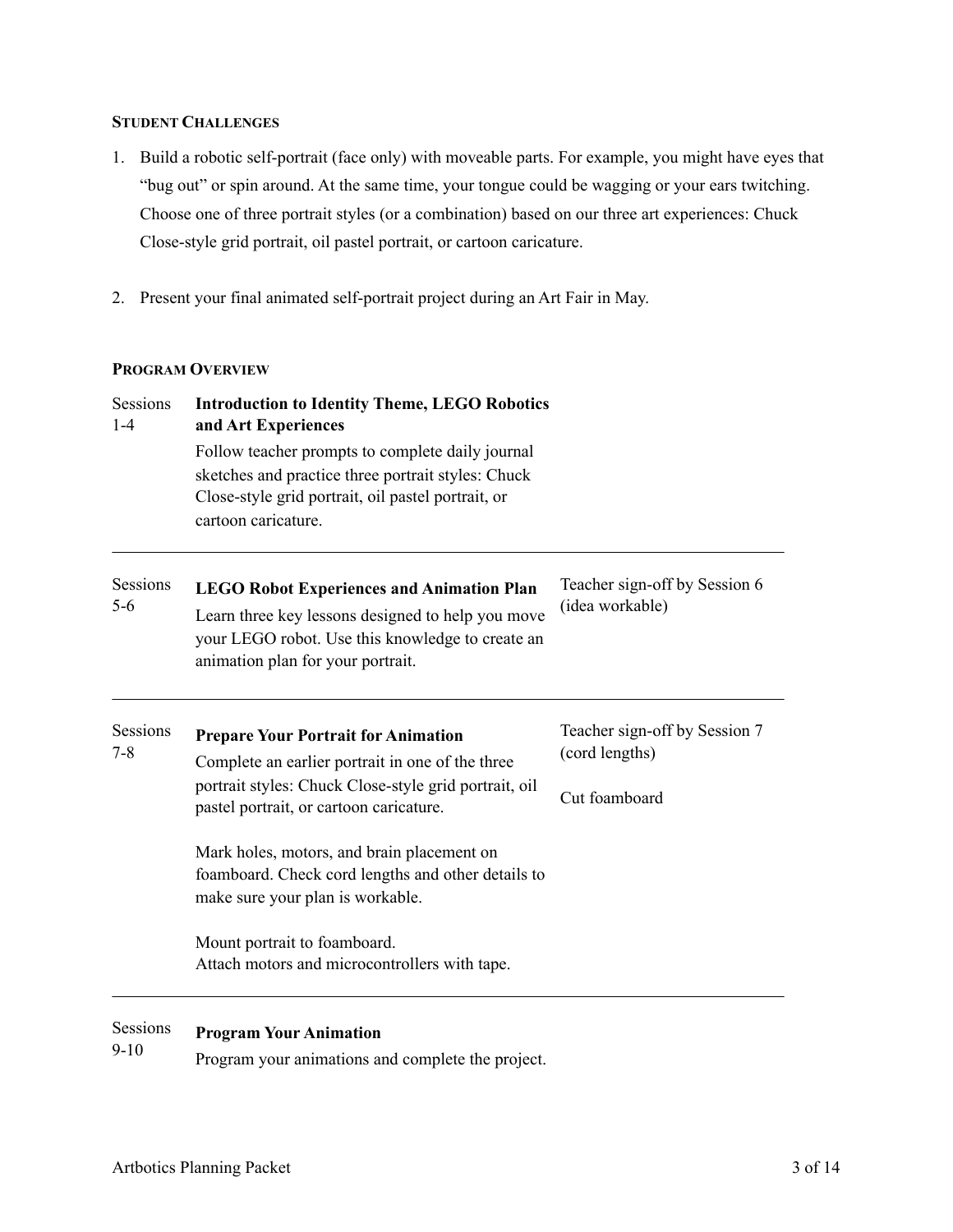#### **LESSON PLANS**

Sessions 1-4: Introduction, Self-Identity and Art Experiences

## **Session 1**

- 10 min: Welcome and fun introduction activity: show example teacher portrait in motion (stared in training and finished during lesson planning; needs at least two moving parts that move at the same time)
- 10 min: Snack
- 10 min: Introduction to LEGO Robotics
- 15 min: Discussion of portraits/personal identity/emotional identity/future identity

Presentation of journals

15 min: Take student pictures while students are sketching in their journals from a prompt

Suggested prompts:

What kind of animal would you like to be? What would you look like?

What makes you laugh?

What do you like best about yourself--creativity, personality, appearance--why?

 Pretend that you see yourself walking into a room. What's your first impression of yourself? What stands out about you?

What thing in nature best describes you? Are you a rock? A tree? Why?

I wish I could be like.... This person is special because.…

I wish to be a when I grow up. Then I will.…

What three words describe you right now? Draw them!

#### Se**ssion 2**

5 min: Sketching/Writing from prompt

Suggested prompts:

When you are angry, how do you look?

When you are happy, what thing in nature are you most like? The sun? The sky?

What makes you laugh?

What color makes you think of happiness?

## 10 min: Snack

15 min: Book of the Day: *Looking Like Me* (*Basquiat* for CGLA)

1) share with class

3) discuss identity and technique: Emotional Identity Portrait/Silhouette

30 min: Pastel self-portraits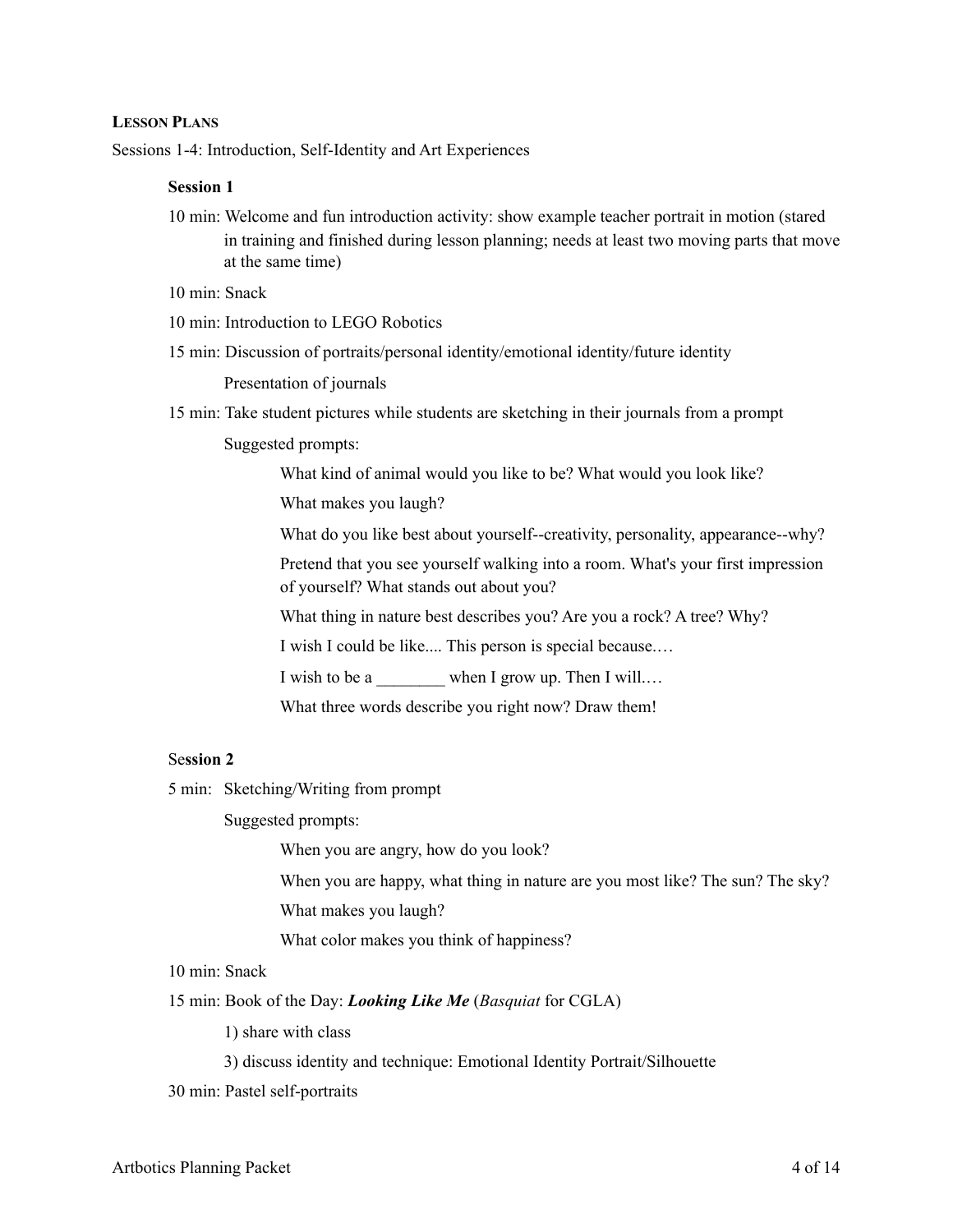## **Session 3**

5 min: Sketching/Writing from prompt

Suggested Prompts:

What sets you apart from other people?

What is something you dislike about yourself?

What would you change about yourself if you found a magic wand?

10 min: Snack

15 min: Book of the Day: *I Like Myself* (*Smile* for CGLA)

1) share with class

 3) discuss identity and technique: Loving all parts of yourself, especially what makes you different. Emphasis on particular parts of your portrait in cartoon style.

30 min: Cartoon self-portraits

#### **Session 4**

5 min: Sketching/Writing from prompt

Suggested Prompts:

What is something that really bugs you?

What are two lies and two truths about yourself? (share with the class to guess!)

Draw a picture of yourself, and hide two secrets in your drawing.

If you had to give up one feature of your face like your nose or mouth, what would it be?

Draw yourself happy. Draw yourself sad on top of your happy drawing--what's the same?

10 min: snack

15 min: Book of the Day: *Chuck Close Face Book*

1) share with class

 3) discuss identity and technique: What's on the inside, what about you is hidden in the details? What's hidden in the grids that make up Close's portraits?

30 min: Grid portraits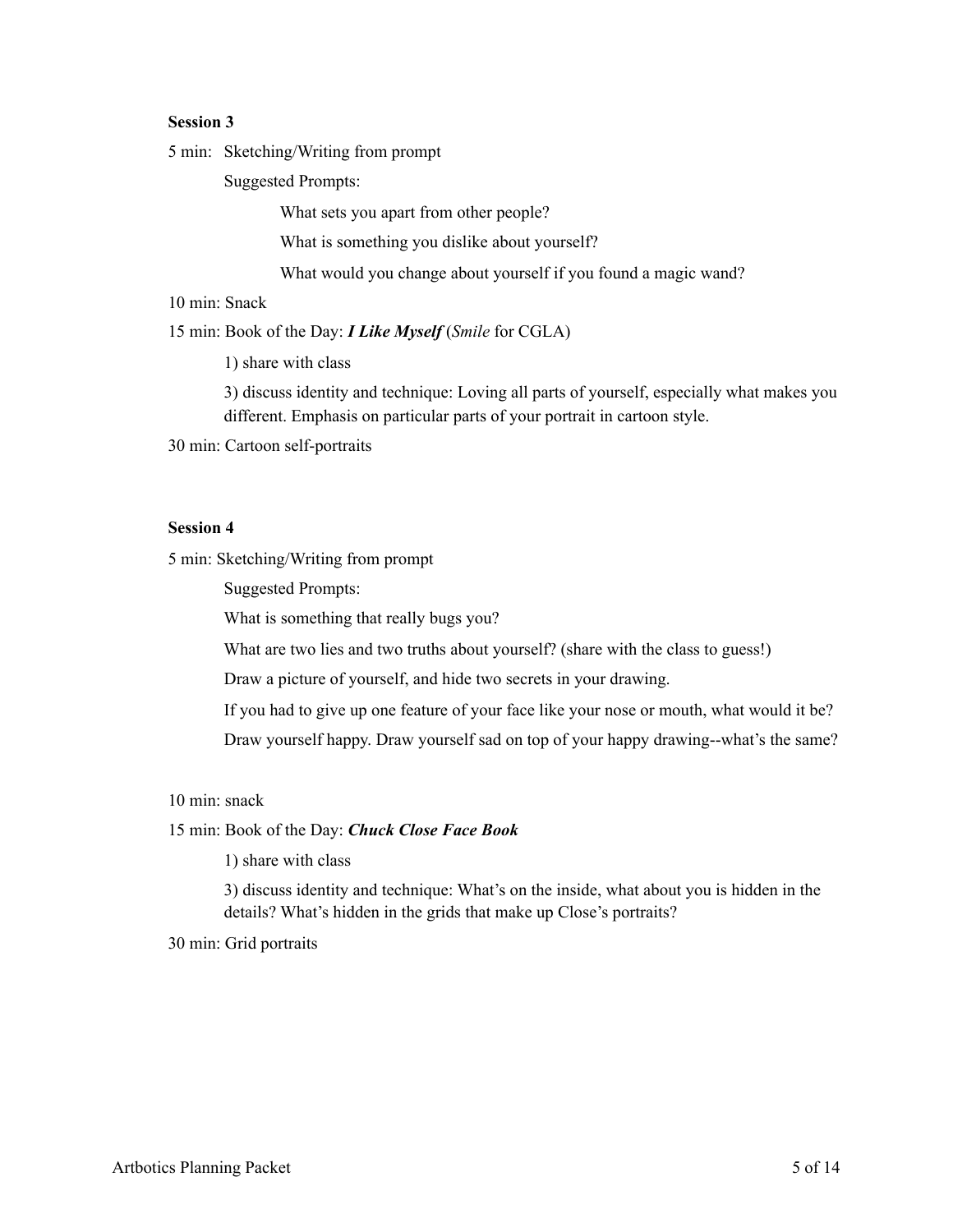Sessions 5-6: LEGO Robotics Programming

#### **Session 5**

10 min: snack

15 min: LEGO Lesson: movement in rotation or degrees

Instructor demos the One-handed Clock Program

25 min: LEGO Challenge: One-Handed Clock

Instructor prepares four clock faces and hands for this exercise

Students individually write a program to..

a) move from 12.00 to 5.00 clockwise

b) move from 5.00 to 10.00 counterclockwise

c) go clockwise again from 10.00 to 9.00

Students bring their bricks to one of the clock faces and run the program

10 min: Students use engineering design process (Ask - Imagine - Plan - Create - Improve) to begin animation plan (goal: two motors/moving parts) \*sketch in journal

#### **Session 6**

\*sign off on animation plan: Student Worksheet #1

10 min: snack

15 min: LEGO Lesson: Review movement in rotation or degrees/ Demo One-handed Clock Program again OR…

LEGO Lesson #2: Moving two motors at once

25 min: LEGO Challenge: Continue One-handed Clock challenge OR...

LEGO Challenge #2: Program the Teacher's Portrait

 Instructor brings self-portrait (started at training) and asks students to program two motors to move at once, such as an eyebrow raising while the nose twitches.

\*If possible, both teachers could bring a self-portrait to program in the same way.

Students individually write a program to accomplish instructor goals.

Students bring their bricks to the portrait(s) and run their programs

## 10 min: Students use engineering design process (Ask - Imagine - Plan - Create - Improve) to begin animation plan (goal: two motors/moving parts) \*sketch in journal/teacher approves by end of session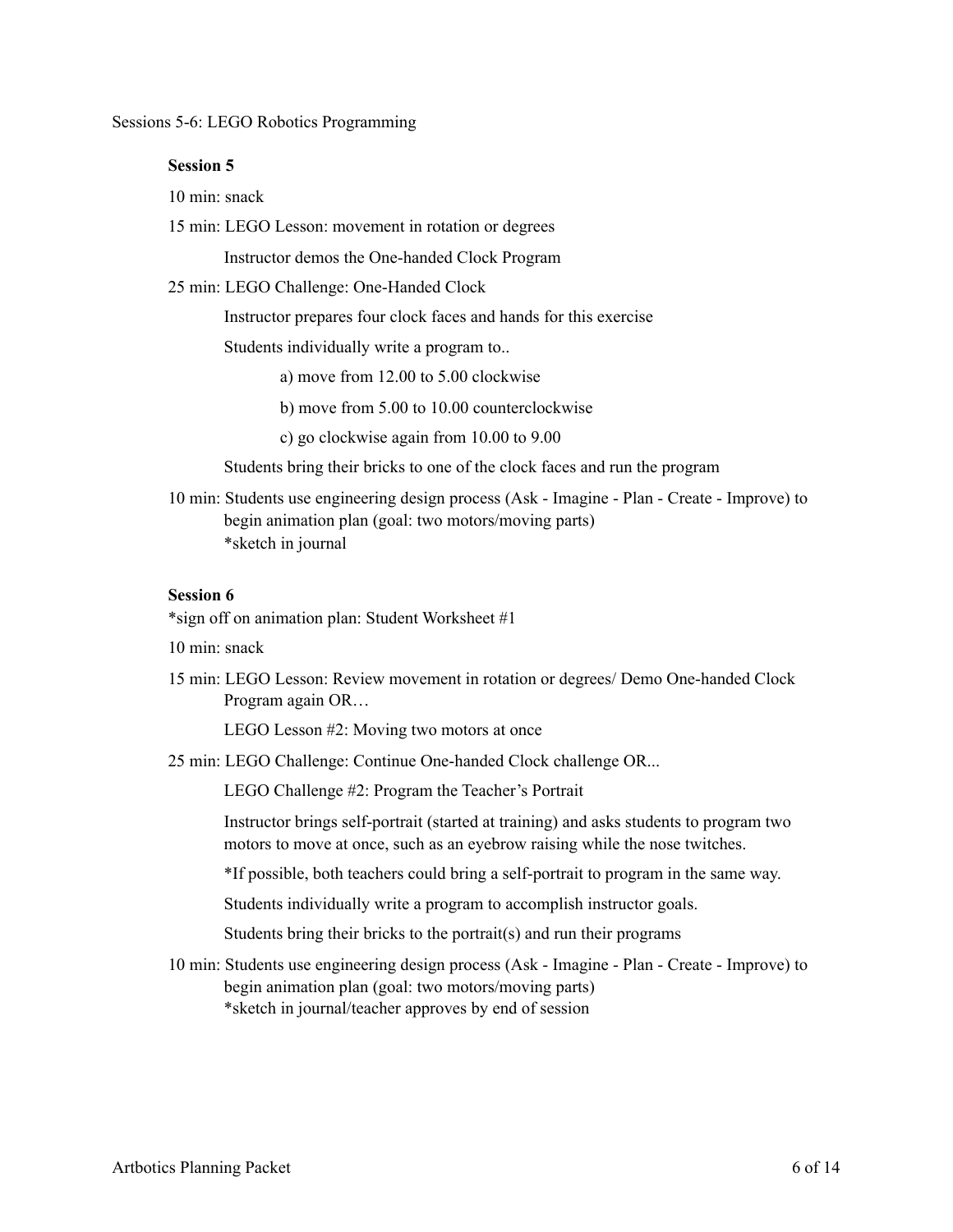Sessions 7-8: Preparing the Portraits for Animation

## **Session 7**

\*sign off on cord lengths and cut foamboard by Session 7: Student Worksheet #2

If possible, begin class with a writing/drawing prompt focused on identity.

Students complete their portraits using at least one drawing technique and prepare their portraits for animation.

 NOTE: If students have mastered programming, you may add a second day to finish portraits and leave only one day (Session 10) for programming.

## **Session 8**

\*mount the LEGO parts by Session 8: Student Worksheet #3

If possible, begin class with a writing/drawing prompt focused on identity.

Students attach robotics components on one side and art on the other.

## **Sessions 9-10**: Programming the Animations

 \*Student Worksheet #4 \*Student Worksheet #5 for advanced students only

May - Art Fair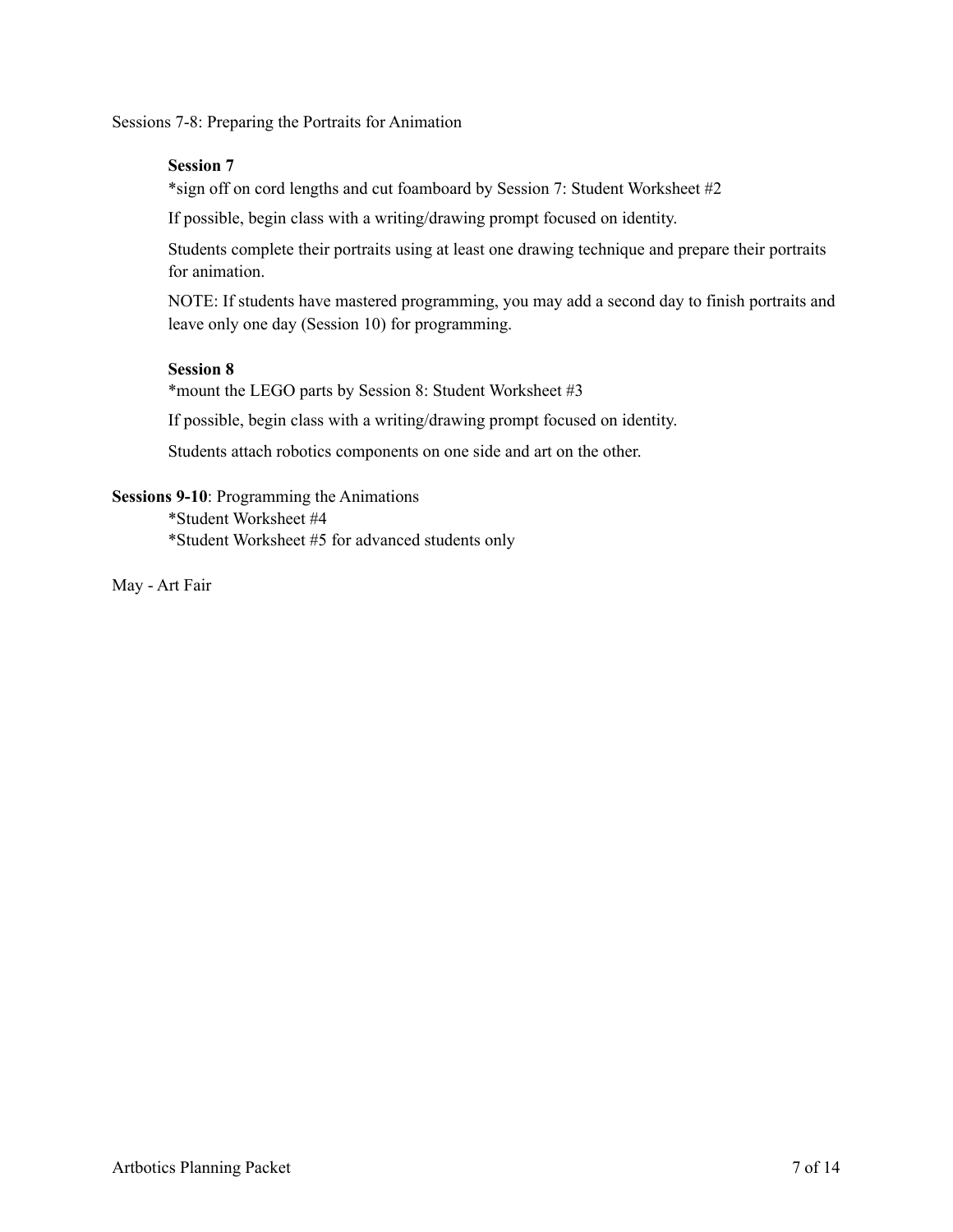# **STUDENT WORKSHEET #1: Develop an Animation Plan**

*\*complete and get your teacher's approval by the end of Session 6*

**Choose** an earlier portrait in one of the three portrait styles: Chuck Close-style grid portrait, oil pastel portrait, or cartoon caricature.

**Sketch your animation plan in your journal** and label the parts that move. Put an X on the places you will need to cut holes.

| Moving Part #1                                       |                                                                                        |
|------------------------------------------------------|----------------------------------------------------------------------------------------|
| Moving Part #2                                       |                                                                                        |
| Moving Part #3                                       |                                                                                        |
| <b>Student Checklist</b>                             | <b>Teacher Checklist</b>                                                               |
| Choose a portrait style<br>Plan for 2-3 moving parts | Is the project workable in time allowed?<br>Will motors be attached near the center of |
| Share your idea with a classmate                     | each moving part?                                                                      |
|                                                      | Are 2-3 motors used?                                                                   |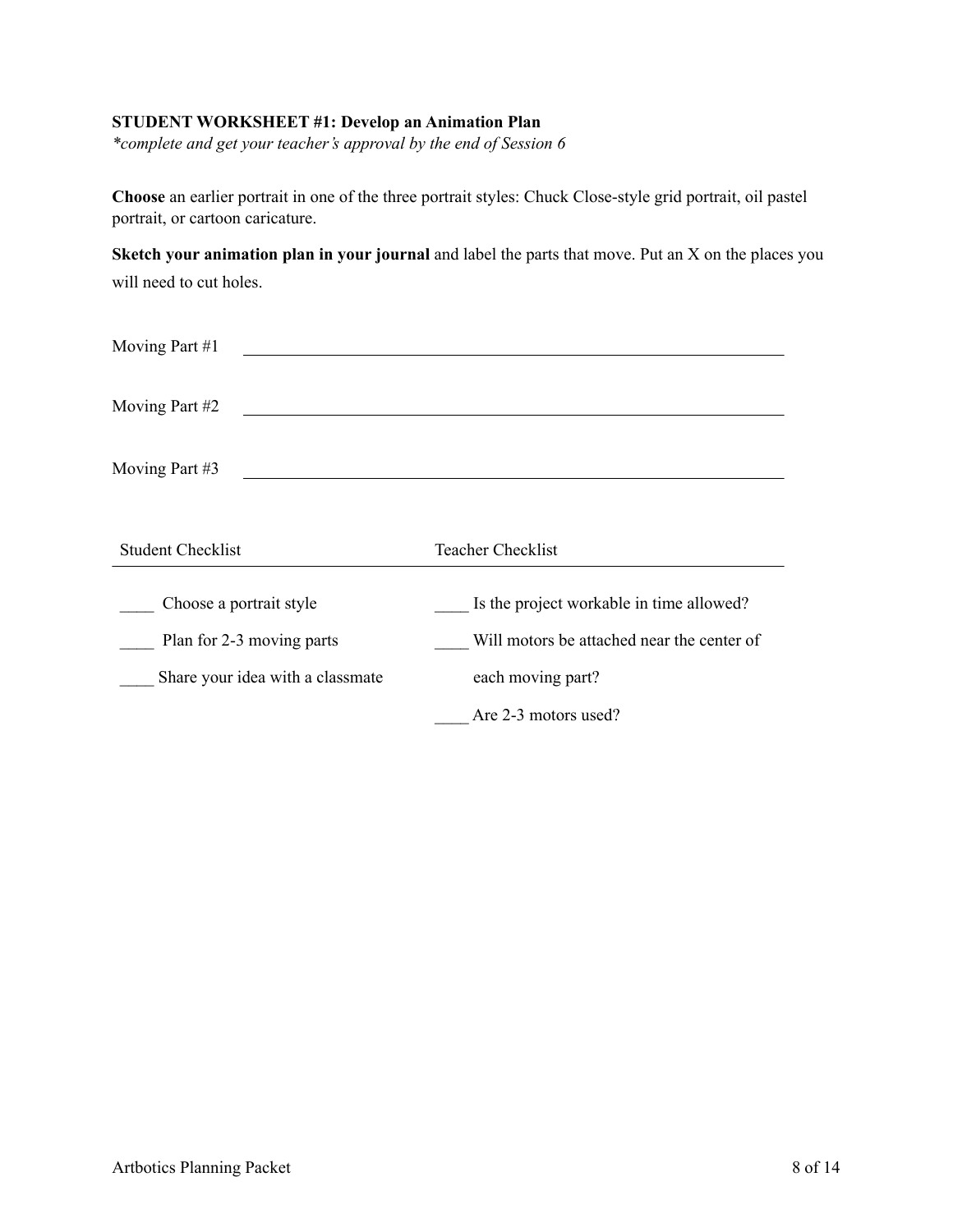## **STUDENT WORKSHEET #2: Complete Your Portrait**

*\*complete and get your teacher's approval and complete by the end of Session 7*

**Complete** an earlier portrait based on your animation plan in one of the three portrait styles: Chuck Close-style grid portrait, oil pastel portrait, or cartoon caricature.

**Create** moving parts in the same medium you created your portrait.

**Be sure your cords will reach** (plug motor cords into the ABC plugs on the robot, and arrange the motors and brain on the board).

**Label** where all the motors and the NXT brain will be placed by tracing them onto the back side of your foam board and marking where holes need to be cut.

| <b>Student Checklist</b>        | <b>Teacher Checklist</b>                                                   |  |
|---------------------------------|----------------------------------------------------------------------------|--|
| Finish drawing your portrait    | Check cord lengths                                                         |  |
| Draw and color the moving parts | Be sure the motors will be attached near the<br>center of each moving part |  |
| Check cord length               | Troubleshoot and adjust animation plans                                    |  |
| Mark foamboard for robot parts  | Confirm that cutting holes are clearly<br>marked                           |  |
|                                 | Cut holes in foamboard                                                     |  |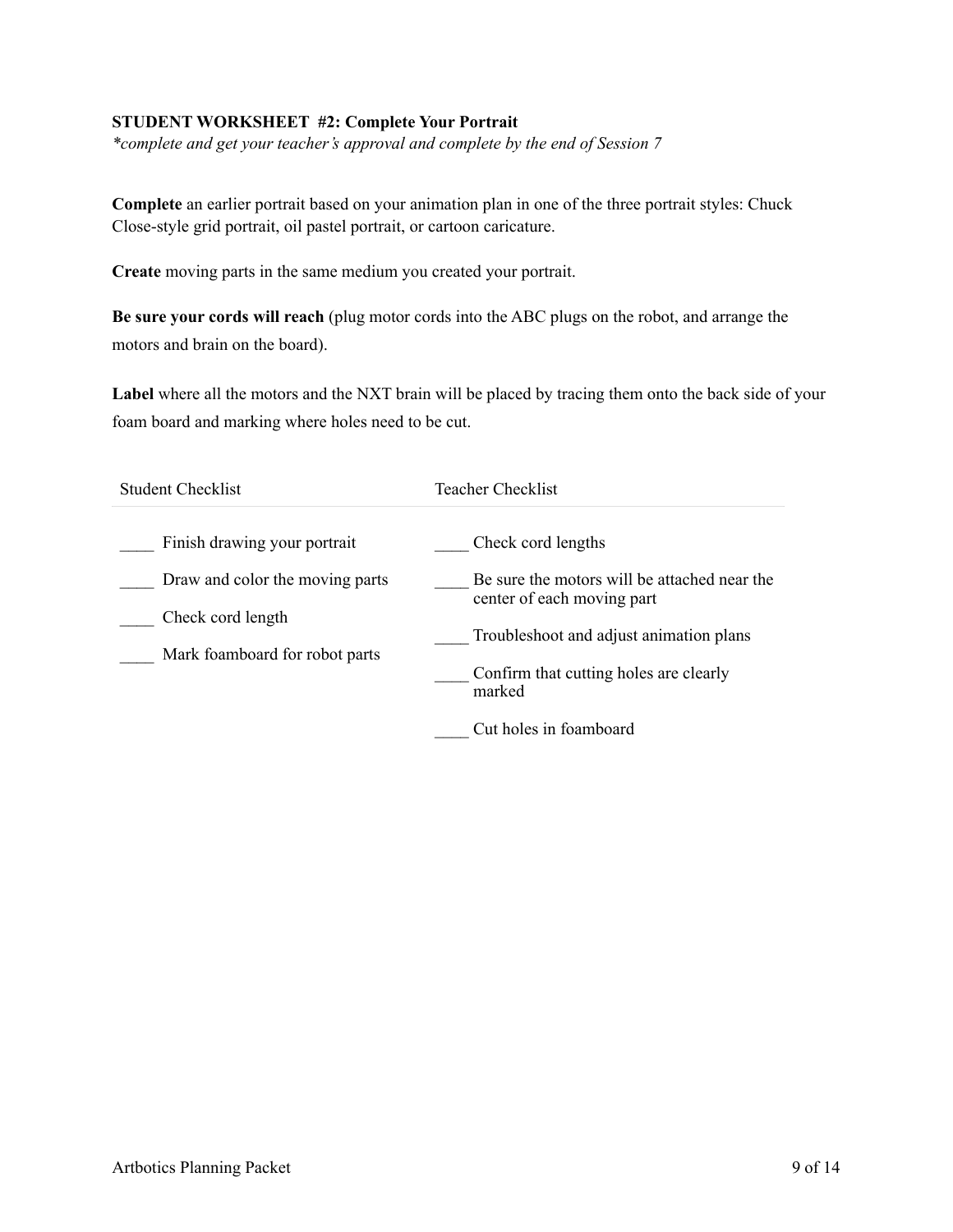## **STUDENT WORKSHEET #3: Mount the Robotic Parts**

*\*complete by the end of Session 8*

**Glue** your portrait to the foamboard.

**Attach** the motors and brain to the foamboard with LEGO pieces and tape.

**Attach** the moving parts to the motors. This will take some creativity!

Once you have motors and the brain attached to the foam board and the design assembled, you will start the last step: programming your animatronic with the group!

| <b>Student Checklist</b>          | Teacher Checklist              |  |  |
|-----------------------------------|--------------------------------|--|--|
| Glue the portrait to foamboard    | Portrait ready for programming |  |  |
| Tape the motors and brain         |                                |  |  |
| Attach the moving parts to motors |                                |  |  |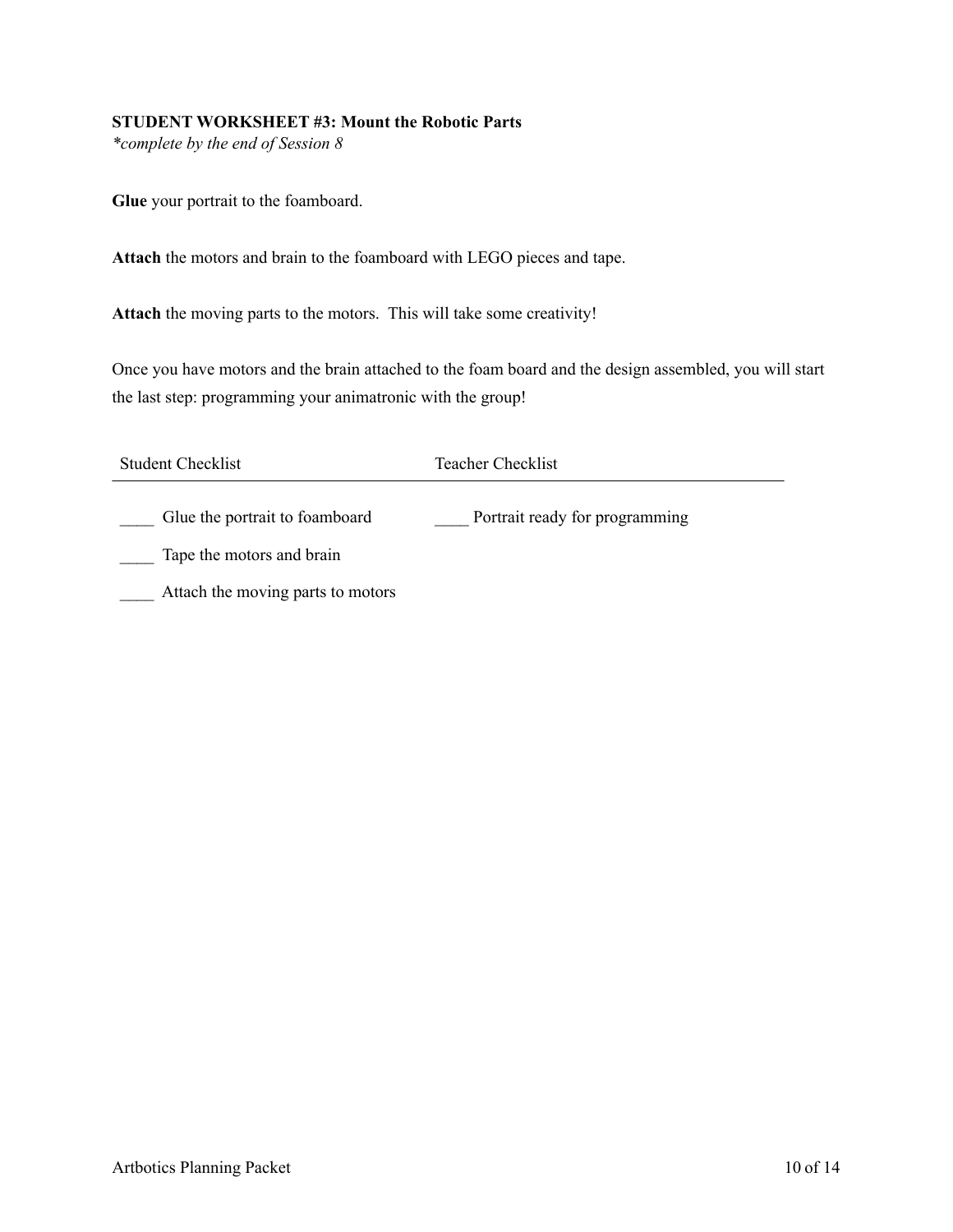# **STUDENT WORKSHEET #4: Program Your Animations**

Before you begin the programming exercises, write down which motor plug (A, B or C) each moving part is plugged into.

| Part<br>of the portrait | Port<br>(circle one)                              | Movement<br>(choose one)                                                                   | Draw a circle showing how<br>far the part will turn/move | Unit<br>(choose one)            |
|-------------------------|---------------------------------------------------|--------------------------------------------------------------------------------------------|----------------------------------------------------------|---------------------------------|
|                         | $\mathbf{A}$<br>B<br>$\mathcal{C}$                | Spin in circles<br>Spin half way<br>around<br>Wiggle a little<br>Other<br>(describe below) |                                                          | Rotations<br>Degrees<br>Seconds |
|                         | $\mathbf{A}$<br>$\boldsymbol{B}$<br>$\mathcal{C}$ | Spin in circles<br>Spin half way<br>around<br>Wiggle a little<br>Other<br>(describe below) |                                                          | Rotations<br>Degrees<br>Seconds |
|                         | $\mathbf{A}$<br>$\boldsymbol{B}$<br>$\mathcal{C}$ | Spin in circles<br>Spin half way<br>around<br>Wiggle a little<br>Other<br>(describe below) |                                                          | Rotations<br>Degrees<br>Seconds |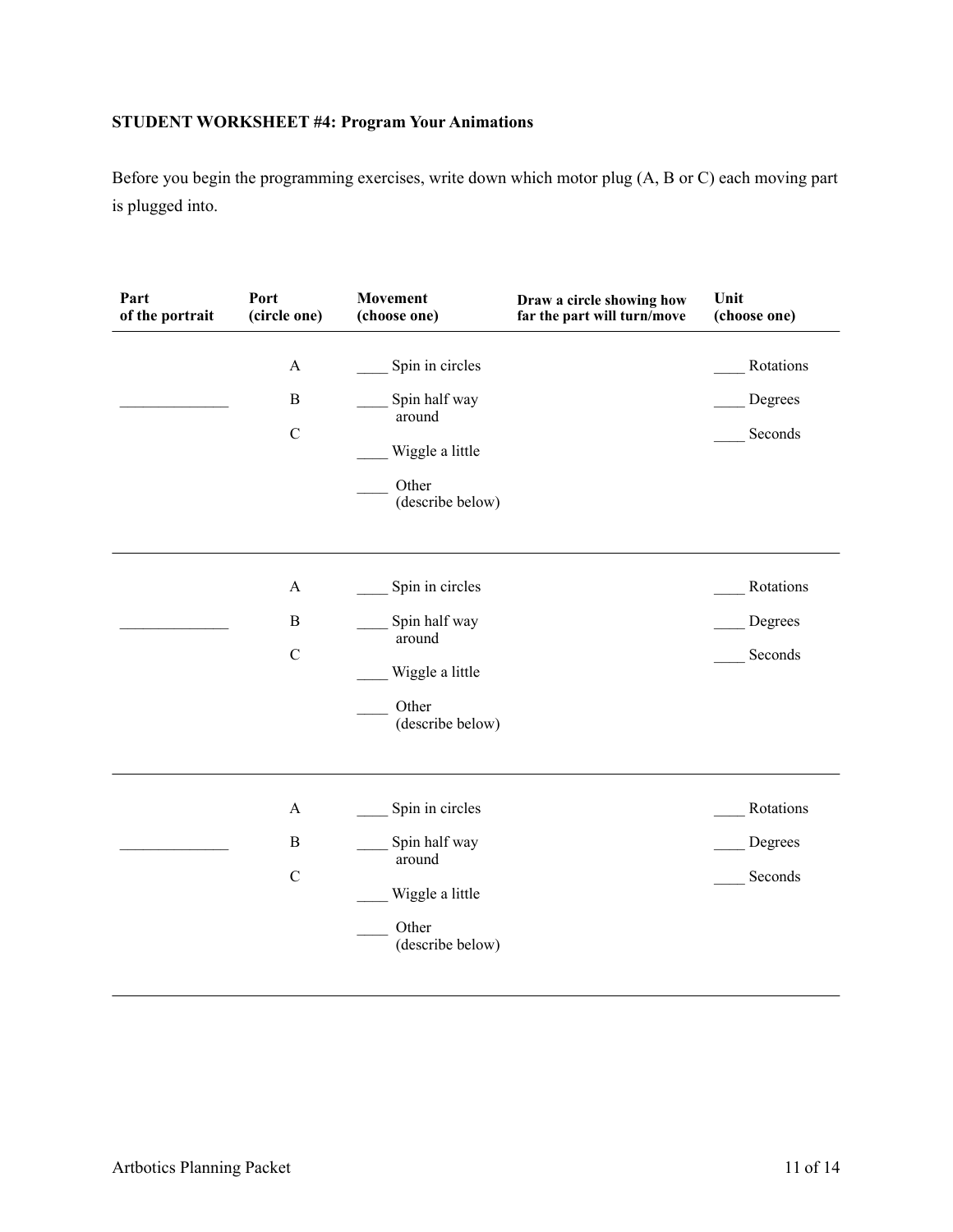## **STUDENT WORKSHEET #5: Add Sensors**

*\*for advanced students only*

If you're ready for an additional challenge, add sensors to your project. For example, when the button is pushed, the eyes could move. Below draw a line from the motors to the sensors you'd like to add.

Motor A controls and will be controlled by the sensor. *Portrait Part (eye, nose, etc) Choose one: light, touch (button), sound or ultrasonic*

Motor B controls and will be controlled by the sensor. *Portrait Part (eye, nose, etc) Choose one: light, touch (button), sound or ultrasonic*

Motor C controls \_\_\_\_\_\_\_\_\_\_\_\_\_\_\_\_\_ and will be controlled by the \_\_\_\_\_\_\_\_\_\_ sensor. *Portrait Part (eye, nose, etc) Choose one: light, touch (button), sound or ultrasonic*

**\* You may only use each sensor type once.**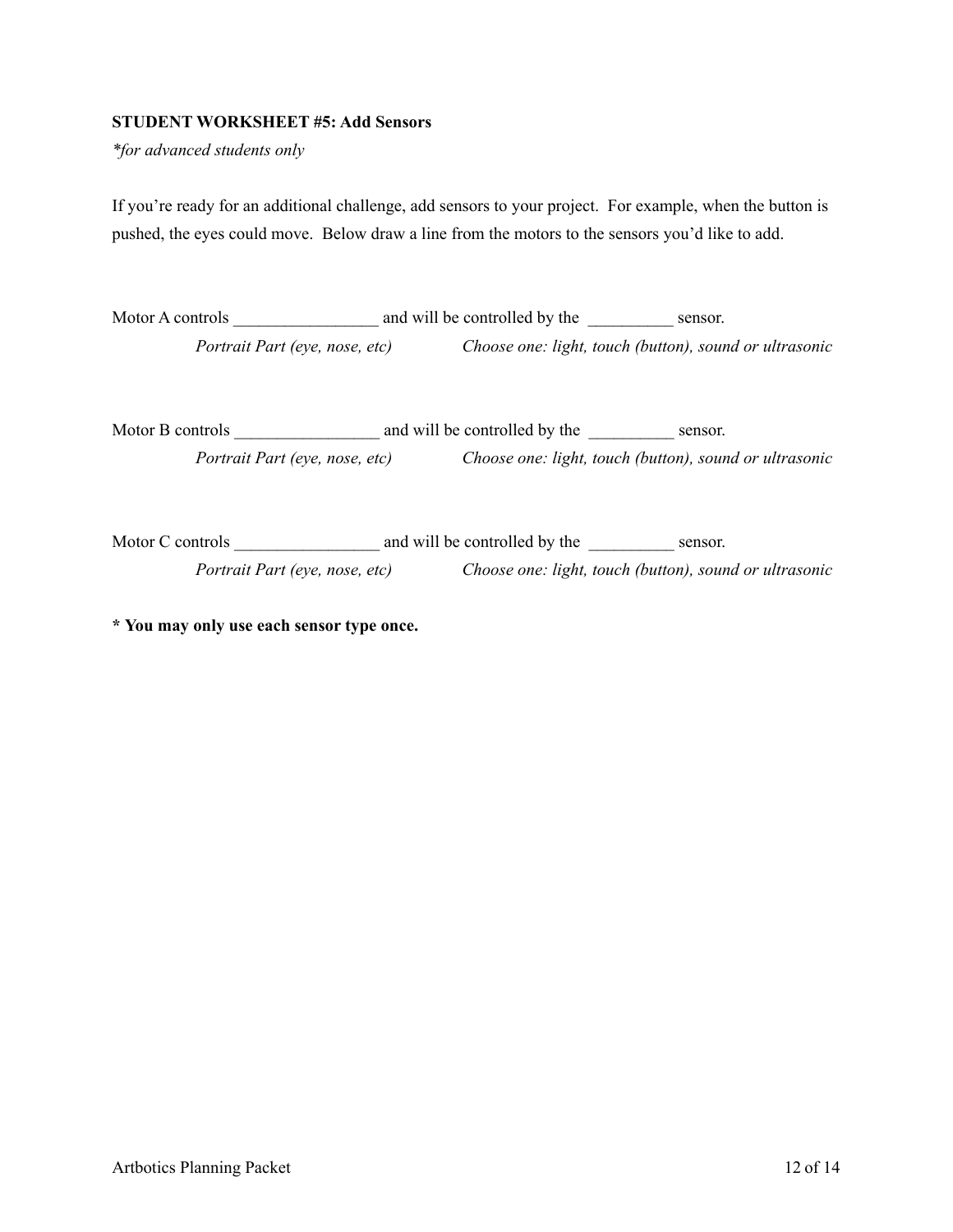#### **STUDENT WORKSHEET #6: Preparing the Artist Statement**

Look back in your journal and reflect on your intentions for your self portrait and the reasons behind your animation decisions. Be sure your write about how the portrait and animations work together to reveal something important about your personal identity.

#### **Sample Artist Statement**

Personal identity is not just about the self, it *is* the self. When I really think honestly about myself, I consider who I am and who I want to be.

I am an artist. I am also a wife, daughter, and friend.

I want to be a bright smile in my loved ones' day, and I like to express myself through my words. So, my mouth is a powerful part of who I am and who I want to be. I want to offer the world smiles, love, and a little comedy.

But I am much more complex than what you see. My eyebrows point to the mysterious me, the parts nobody else knows, and I'll keep them to myself!

## **Begin your own artist statement by answering the following questions in your journal.**

- 1. What do you like most about your final portrait?
- 2. Why did you use this portrait for your project instead of the others you made?
- 3. What does the portrait tell other people about who you are or who you want to become?
- 4. Create an "I am" list like the one in the sample artist statement above. What aspects of "you" does your portrait show?
- 5. Do you think your portrait and its animations are funny, serious, or something else?
- 6. What do the animations say about your personality or the way you look?
- 7. Do you think your final animated portrait show people how you really look, how you want to look, or how other people see you? Explain why.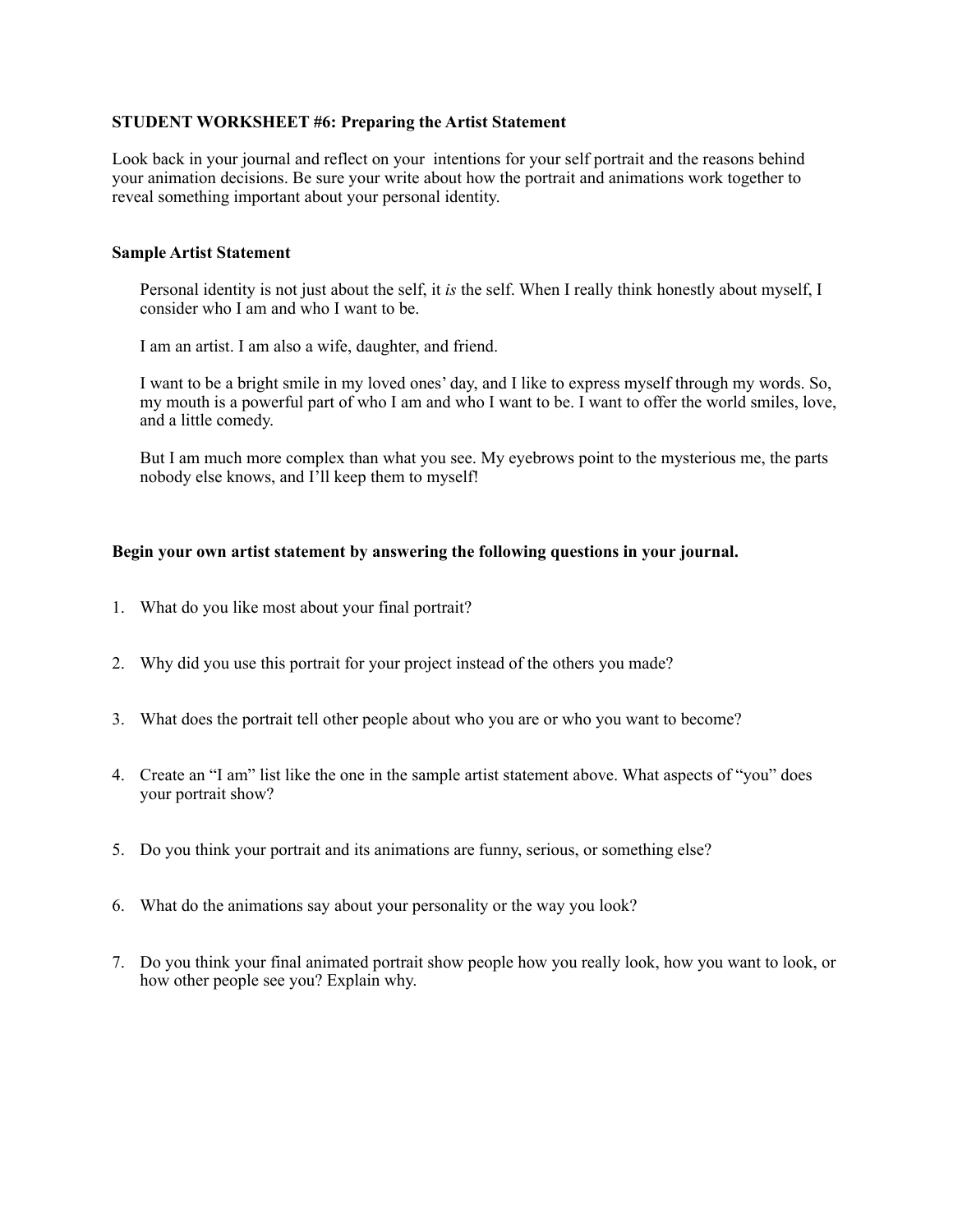## THE ENGINEERING DESIGN PROCESS

## **Engineering is Elementary.org**

<http://www.eie.org/content/engineering-design-process>



# **Teach Engineering.org**

<http://www.teachengineering.org/engrdesignprocess.php>